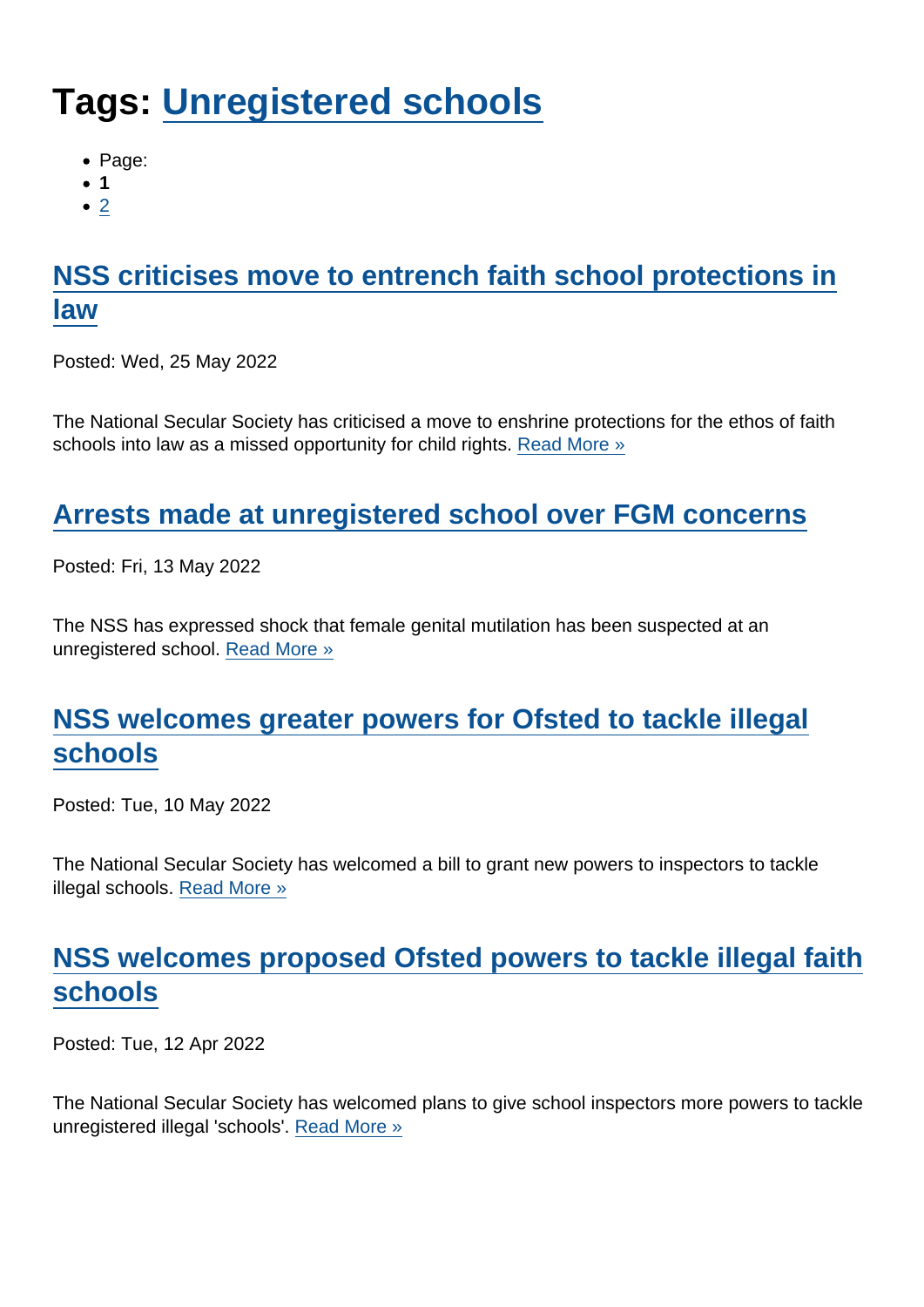#### [NSS welcomes plans to safeguard children not in school](https://www.secularism.org.uk/news/2022/02/nss-welcomes-plans-to-safeguard-children-not-in-school)

Posted: Thu, 03 Feb 2022

The NSS has welcomed a government announcement that it will create a register for children not in school to help tackle illegal schools. [Read More »](https://www.secularism.org.uk/news/2022/02/nss-welcomes-plans-to-safeguard-children-not-in-school)

#### [Three convicted for running illegal faith school](https://www.secularism.org.uk/news/2022/01/three-convicted-for-running-illegal-faith-school)

Posted: Tue, 11 Jan 2022

Two people and a charity who wanted to operate "under the radar" have pleaded guilty to running an illegal unregistered faith school. [Read More »](https://www.secularism.org.uk/news/2022/01/three-convicted-for-running-illegal-faith-school)

#### [NSS welcomes action on illegal faith schools](https://www.secularism.org.uk/news/2021/11/nss-welcomes-action-on-illegal-faith-schools)

Posted: Fri, 19 Nov 2021

The National Secular Society has welcomed a new [government service](https://www.gov.uk/guidance/report-an-unregistered-school) allowing the public to report unregistered schools they believe to be operating illegally. [Read More »](https://www.secularism.org.uk/news/2021/11/nss-welcomes-action-on-illegal-faith-schools)

### [Headteacher sentenced for continuing to run illegal faith](https://www.secularism.org.uk/news/2021/10/headteacher-sentenced-for-continuing-to-run-illegal-faith-school) [school](https://www.secularism.org.uk/news/2021/10/headteacher-sentenced-for-continuing-to-run-illegal-faith-school)

Posted: Tue, 12 Oct 2021

The NSS has welcomed the second prosecution of two people for continuing to run an unregistered faith school. [Read More »](https://www.secularism.org.uk/news/2021/10/headteacher-sentenced-for-continuing-to-run-illegal-faith-school)

# [Out-of-school settings code to be voluntary, government](https://www.secularism.org.uk/news/2020/10/out-of-school-settings-code-to-be-voluntary-government-confirms) [confirms](https://www.secularism.org.uk/news/2020/10/out-of-school-settings-code-to-be-voluntary-government-confirms)

Posted: Fri, 30 Oct 2020

The NSS has warned that making a safeguarding code for out-of-school educational settings voluntary will leave children's rights at risk. [Read More »](https://www.secularism.org.uk/news/2020/10/out-of-school-settings-code-to-be-voluntary-government-confirms)

[NSS supports plans to regulate unregistered schools](https://www.secularism.org.uk/news/2020/05/nss-supports-plans-to-regulate-unregistered-schools)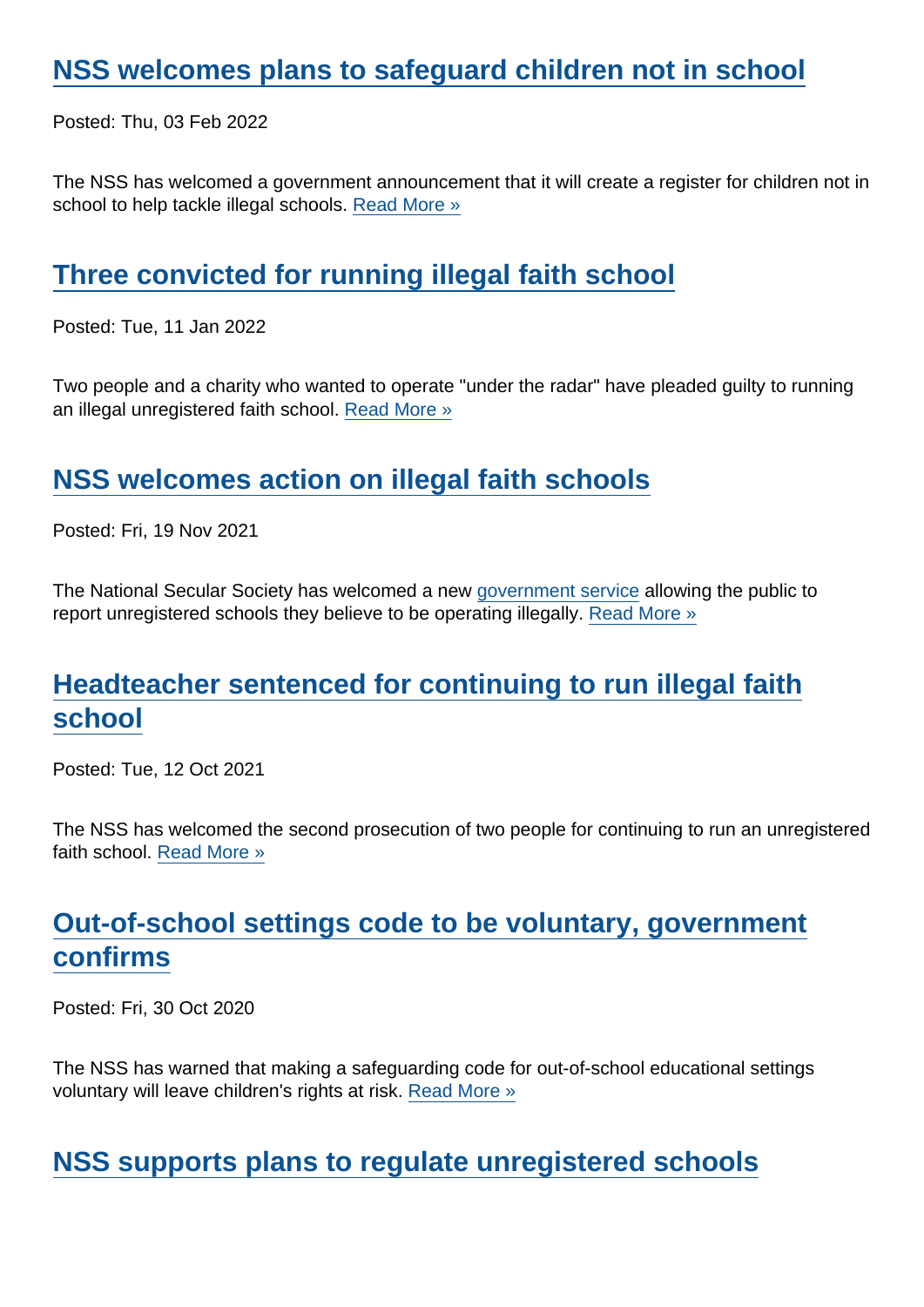Posted: Wed, 13 May 2020

The NSS has expressed support for plans to regulate settings providing full-time education and define what a school is in England. [Read More »](https://www.secularism.org.uk/news/2020/05/nss-supports-plans-to-regulate-unregistered-schools)

# [Ofsted investigated over 100 unregistered faith schools since](https://www.secularism.org.uk/news/2020/01/ofsted-investigated-over-100-unregistered-faith-schools-since-2016) [2016](https://www.secularism.org.uk/news/2020/01/ofsted-investigated-over-100-unregistered-faith-schools-since-2016)

Posted: Thu, 16 Jan 2020

Over 100 unregistered faith 'schools' were investigated in England between January 2016 and August 2019, inspectors have said. [Read More »](https://www.secularism.org.uk/news/2020/01/ofsted-investigated-over-100-unregistered-faith-schools-since-2016)

## [Islamic school stays open after telling government it was](https://www.secularism.org.uk/news/2019/10/islamic-school-stays-open-after-telling-government-it-was-closed) [closed](https://www.secularism.org.uk/news/2019/10/islamic-school-stays-open-after-telling-government-it-was-closed)

Posted: Thu, 24 Oct 2019

An independent Islamic school has remained open despite telling the government it had closed, a report has revealed. [Read More »](https://www.secularism.org.uk/news/2019/10/islamic-school-stays-open-after-telling-government-it-was-closed)

#### [NSS backs home school register to protect child rights](https://www.secularism.org.uk/news/2019/06/nss-backs-home-school-register-to-protect-child-rights)

Posted: Fri, 21 Jun 2019

The NSS has backed a registration system for children who do not attend state-funded or registered independent schools. [Read More »](https://www.secularism.org.uk/news/2019/06/nss-backs-home-school-register-to-protect-child-rights)

## [NSS welcomes home education reform and registration](https://www.secularism.org.uk/news/2019/04/nss-welcomes-home-education-reform-and-registration-scheme) [scheme](https://www.secularism.org.uk/news/2019/04/nss-welcomes-home-education-reform-and-registration-scheme)

Posted: Tue, 02 Apr 2019

The NSS has welcomed a government plan requiring local authorities and families to register children outside mainstream education. [Read More »](https://www.secularism.org.uk/news/2019/04/nss-welcomes-home-education-reform-and-registration-scheme)

# [Out-of-school settings code should be mandatory, NSS tells](https://www.secularism.org.uk/news/2019/03/out-of-school-settings-code-should-be-mandatory-nss-tells-dfe) [DfE](https://www.secularism.org.uk/news/2019/03/out-of-school-settings-code-should-be-mandatory-nss-tells-dfe)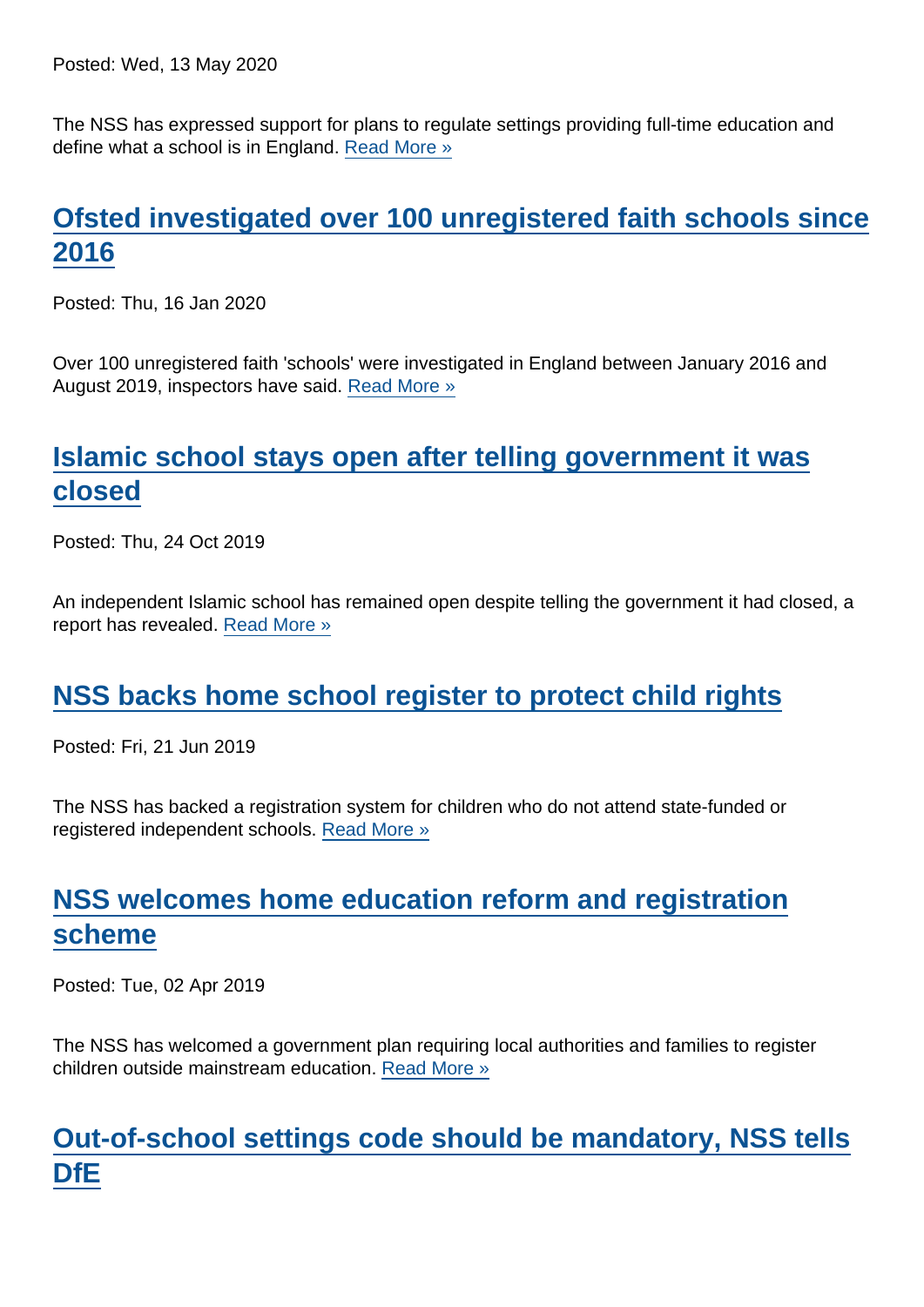Posted: Thu, 07 Mar 2019

The NSS has said a code of practice for out-of-school educational settings should be mandatory in response to a government consultation. [Read More »](https://www.secularism.org.uk/news/2019/03/out-of-school-settings-code-should-be-mandatory-nss-tells-dfe)

# [Dissenting Orthodox Jew Izzy Posen to speak at Secularism](https://www.secularism.org.uk/news/2019/02/dissenting-orthodox-jew-izzy-posen-to-speak-at-secularism-2019) [2019](https://www.secularism.org.uk/news/2019/02/dissenting-orthodox-jew-izzy-posen-to-speak-at-secularism-2019)

Posted: Wed, 20 Feb 2019

Izzy Posen, who dissented from his upbringing in an ultra-Orthodox Jewish community, will speak at the NSS's Secularism 2019 conference. [Read More »](https://www.secularism.org.uk/news/2019/02/dissenting-orthodox-jew-izzy-posen-to-speak-at-secularism-2019)

#### [Government to crack down on illegal and failing independent](https://www.secularism.org.uk/news/2019/02/government-to-crack-down-on-illegal-and-failing-independent-schools) [schools](https://www.secularism.org.uk/news/2019/02/government-to-crack-down-on-illegal-and-failing-independent-schools)

Posted: Tue, 12 Feb 2019

The NSS has welcomed government plans to promote integration by legislating against unregistered and failing independent schools. [Read More »](https://www.secularism.org.uk/news/2019/02/government-to-crack-down-on-illegal-and-failing-independent-schools)

## [Ofsted head issues warning on religious pressure in](https://www.secularism.org.uk/news/2018/11/ofsted-head-issues-warning-on-religious-pressure-in-education) [education](https://www.secularism.org.uk/news/2018/11/ofsted-head-issues-warning-on-religious-pressure-in-education)

Posted: Fri, 02 Nov 2018

The NSS has said the government "must heed" a warning from the chief inspector of schools in England on religious pressure in education. [Read More »](https://www.secularism.org.uk/news/2018/11/ofsted-head-issues-warning-on-religious-pressure-in-education)

## [NSS welcomes first convictions for running unregistered](https://www.secularism.org.uk/news/2018/10/nss-welcomes-first-convictions-for-running-unregistered-faith-school) [faith school](https://www.secularism.org.uk/news/2018/10/nss-welcomes-first-convictions-for-running-unregistered-faith-school)

Posted: Wed, 24 Oct 2018

The NSS has welcomed a landmark successful prosecution of the proprietors of an unregistered religious school. [Read More »](https://www.secularism.org.uk/news/2018/10/nss-welcomes-first-convictions-for-running-unregistered-faith-school)

#### [NSS backs home education reform](https://www.secularism.org.uk/news/2018/07/nss-backs-home-education-reform)